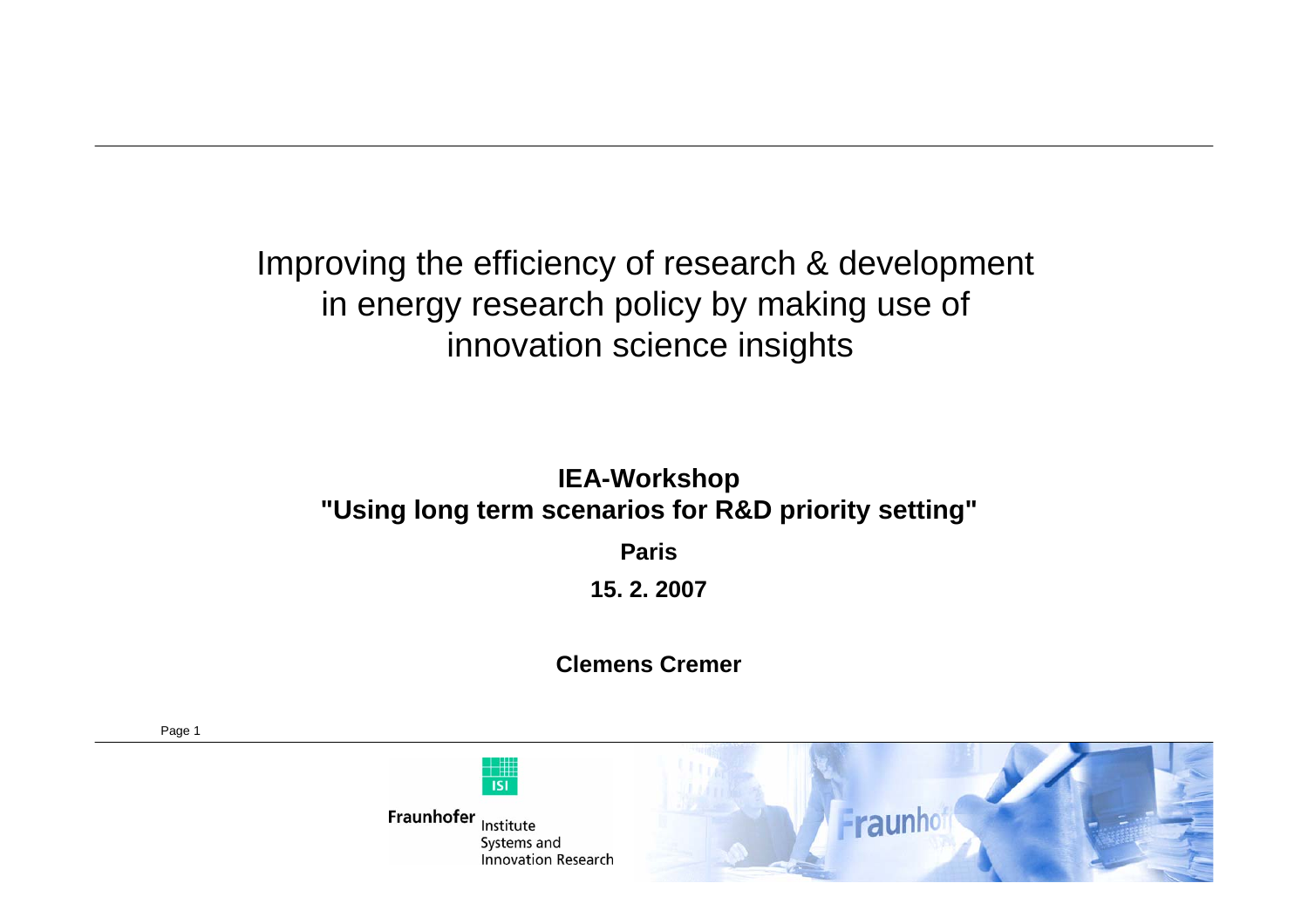#### **Overview**

- 1. Challenges & opportunities in energy-related research and technology markets
- 2. Objectives: develop a method for more efficiency of energy R&D funding
- 3. Methodological procedure of the EduaR&D project
- 4. Identify the stage of the energy technology within the technology cycle
- 5. Describe the major players of the innovation system of the technology EN THE MONDAY TECHNOLOGY<br>
EN EN LESSONS LEARNED AND CONCLUSIONS
	- 6. Lessons learned and Conclusions
	- Page 2





Folie 2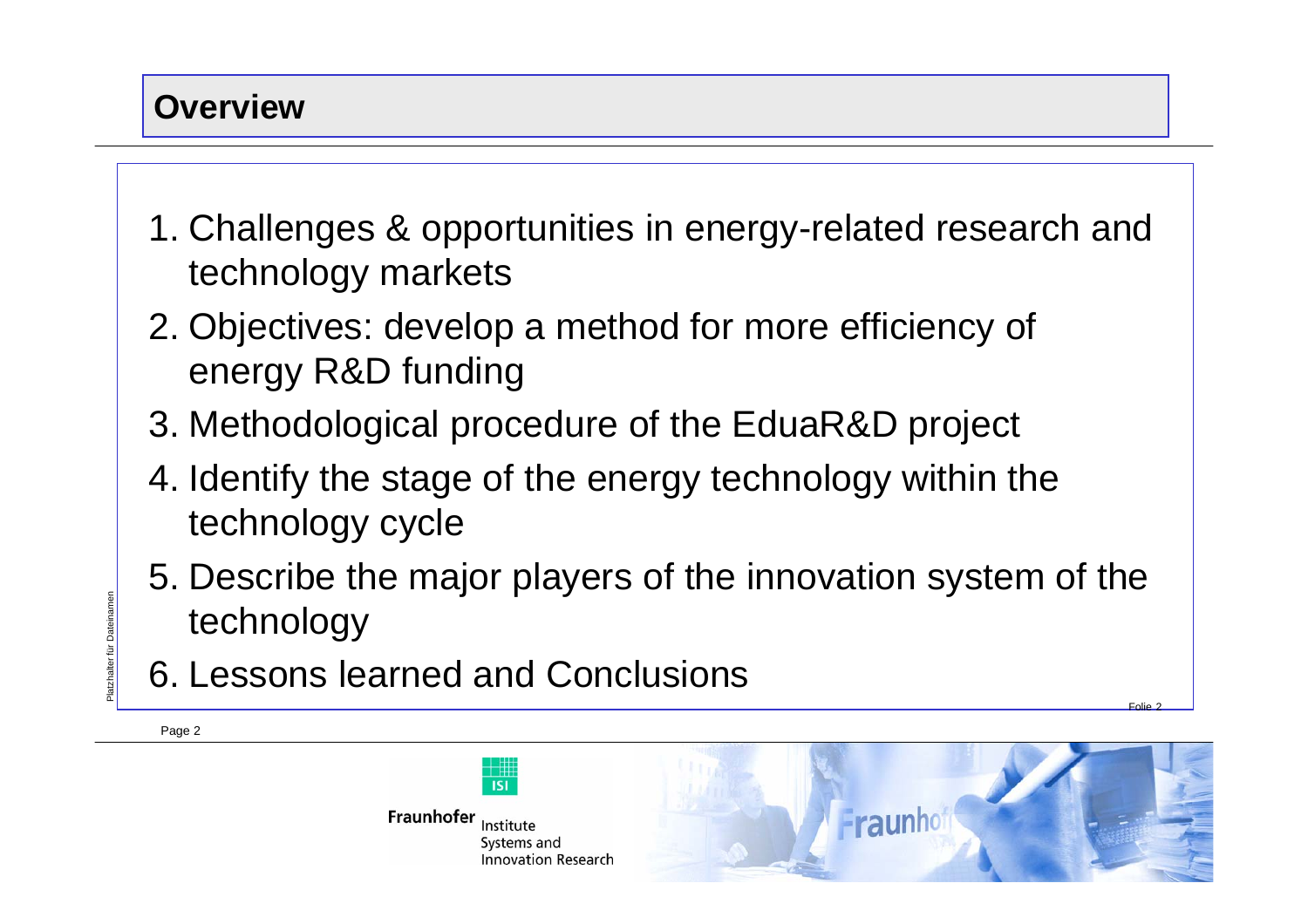#### **Challenges & opportunities in energy-related research and technology development**

Major challenges:

- Climate change
- Depletion mid-point of oil in 10 to 25 years? Severe energy price increases? Pressure on natural gas?
- Doubling primary energy demand by 2040?

Future energy systems need more efficiency, more flexibility, faster technical progress However: Public funds are already constrained,

private R&D funds are equally limited.

Page 3



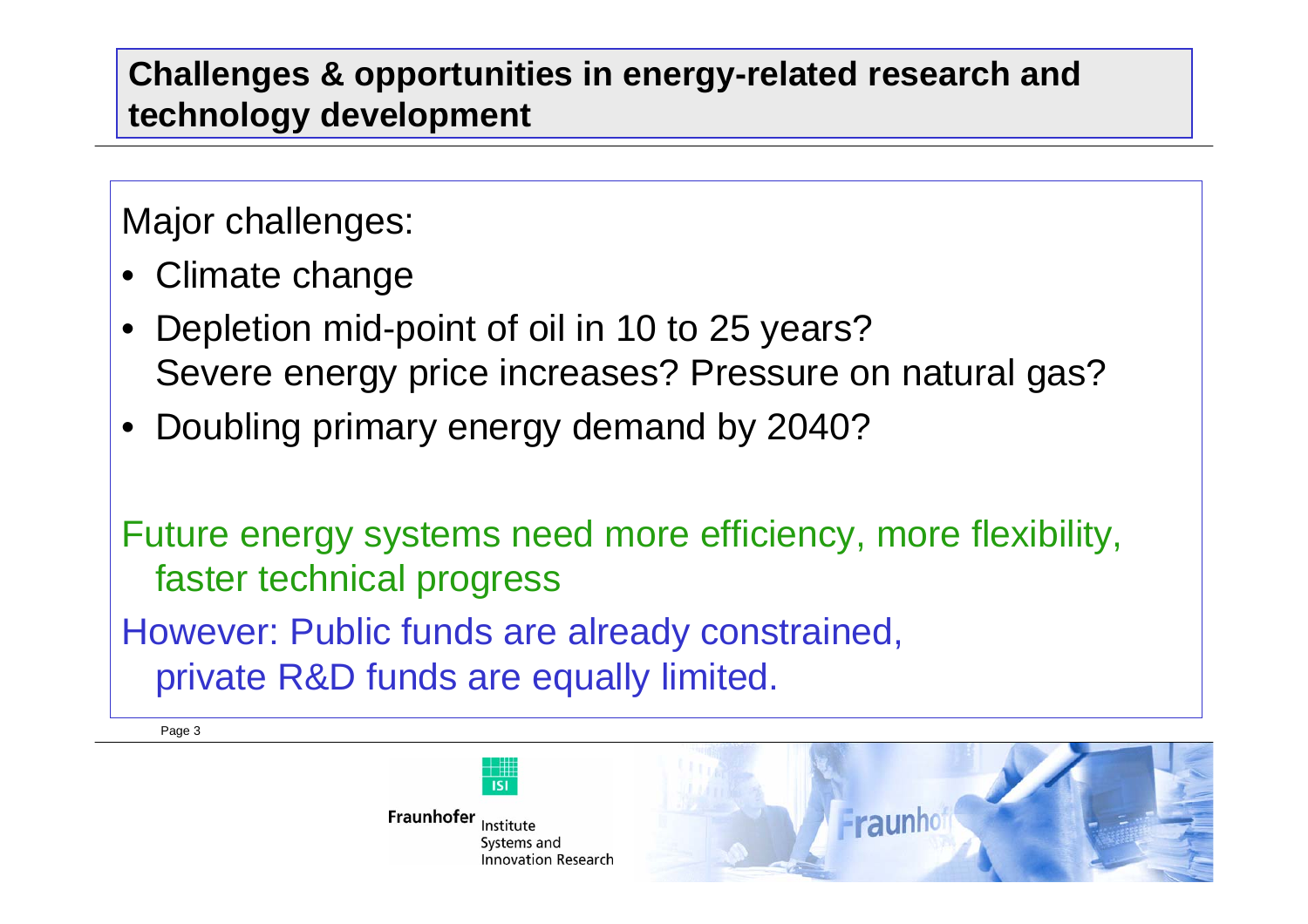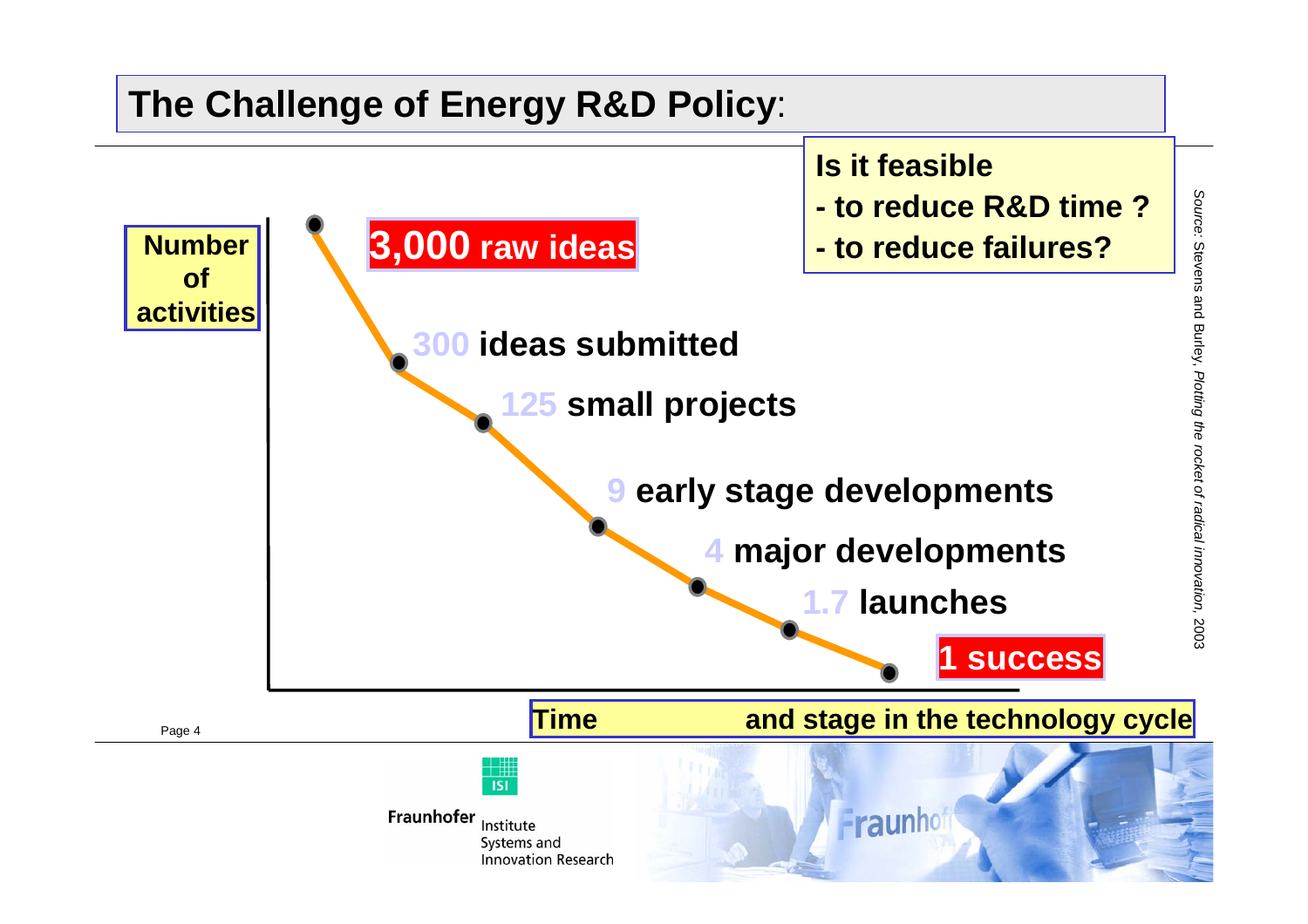#### **Objectives of the EduaR&D project**

What **methods** are available to achieve a **more efficient and effective use of public funds** for research and innovation?

Is it possible to develop such?

Page 5

Or is allocation of research funds a process of chaos due to complexity?

- Reduce recognisable risks, increase chances of success,
- Expose lobby groups to a broader discussion based on more information,
- Evaluate R&D topics not only from energy-economic and energytechnology perspectives, but also in their innovation and market diffusion context
- Work in the framework of technical competition, exports of manufacturing industries, division of labour of EU and national research, public/industrial

Folie 5



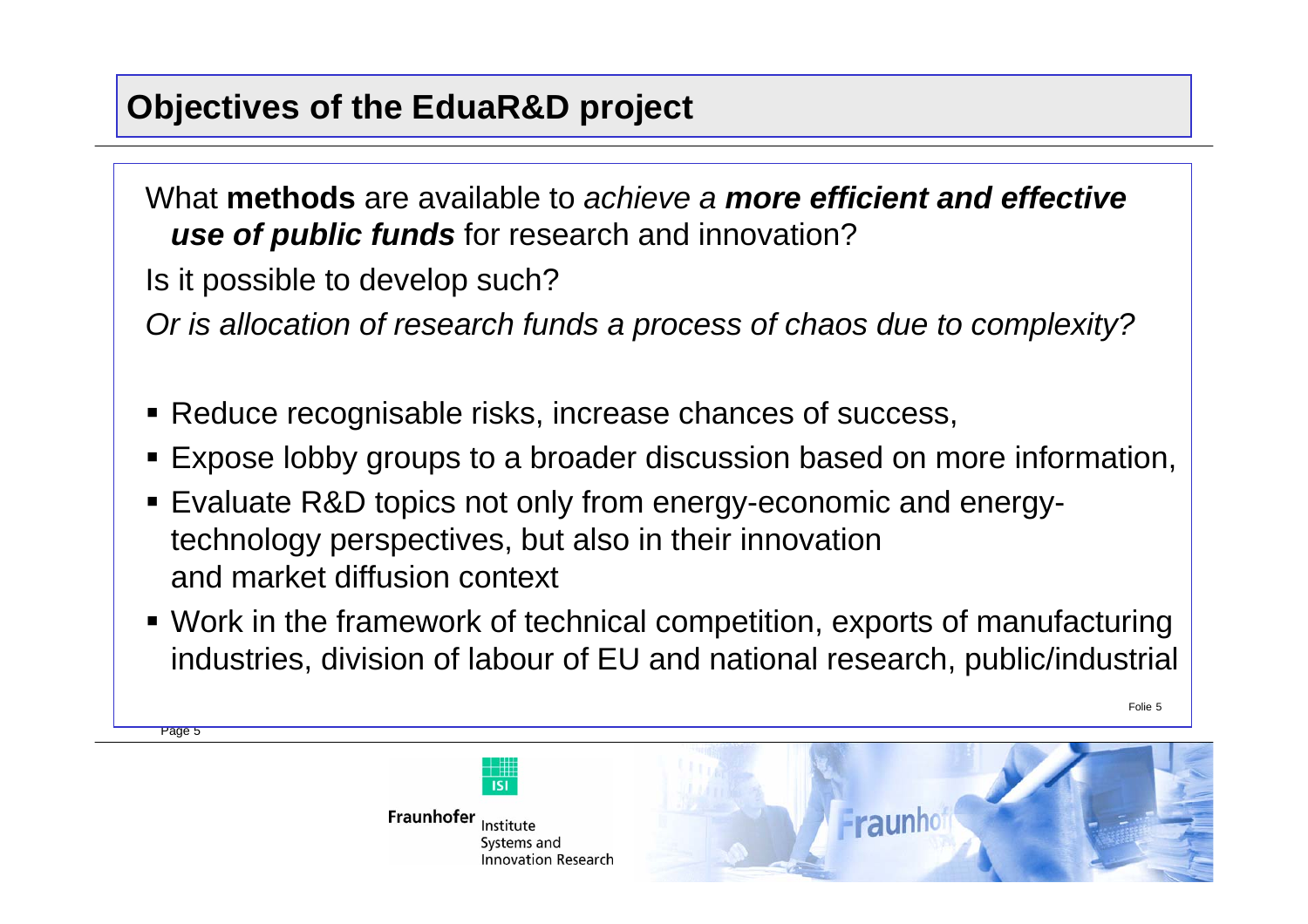### **Methodological procedure of the EduaR&D project**

#### **Traditional procedure:**

- mainly from an energy-economic viewpoint (often supply-oriented)
- technology-oriented, R&D hardly seen as part of an innovation process
- open R&D programme, assessment of submitted applications based on scientific and project management criteria

#### **This EduarR&D project: procedure for four selected technology areas**

- Future energy-economic significance of the technologies (2020 2030)
- Analysis of position in technology cycle (for individual technology elements)
- Analysis of the technology-specific innovation system (for individual elements)
- Get advice and tacit knowledge from experts by interviews
- International workshop to discuss methodology and results in February 2006

Page 6



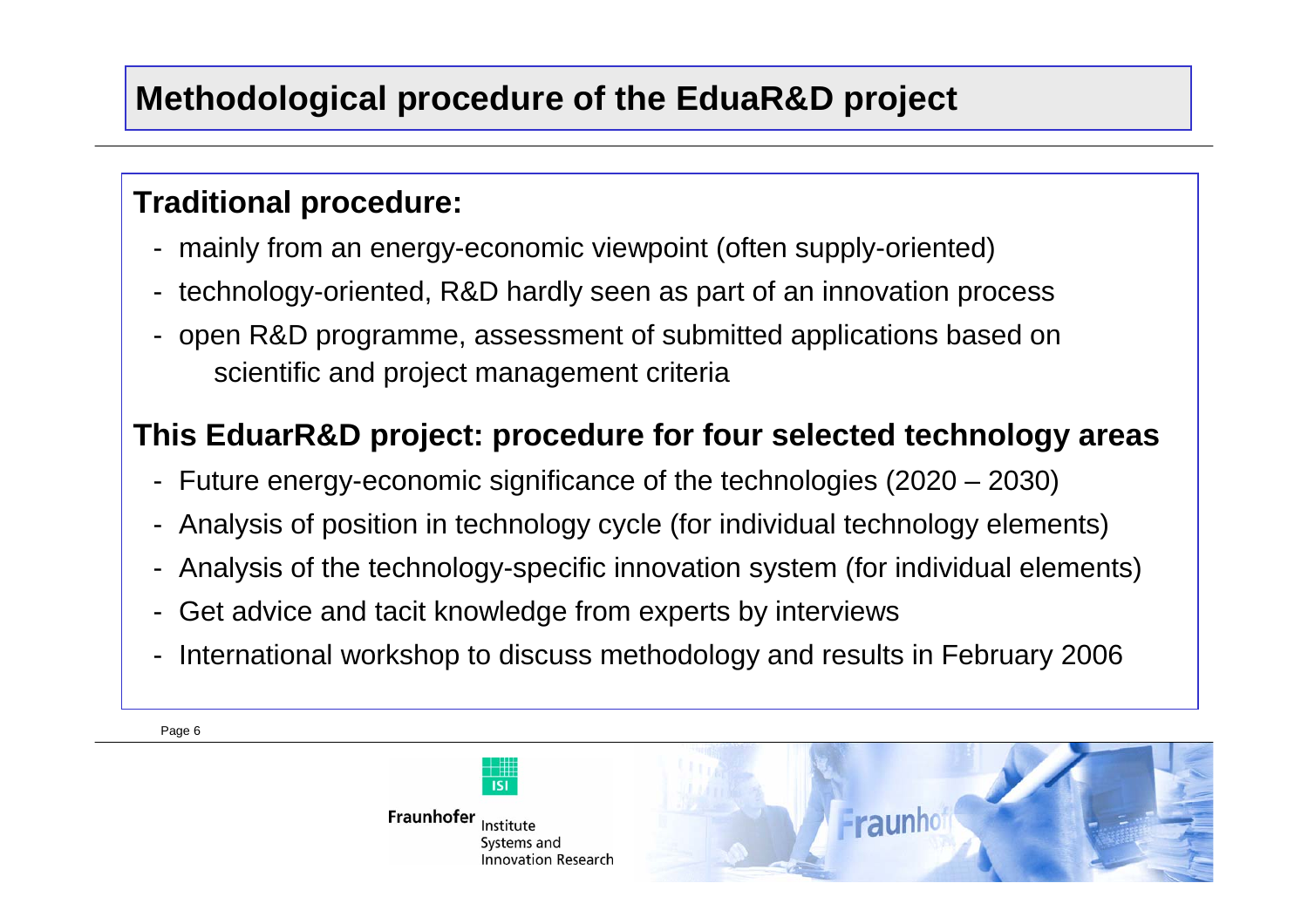#### **Basic Technology Cycle for macro-innovations**

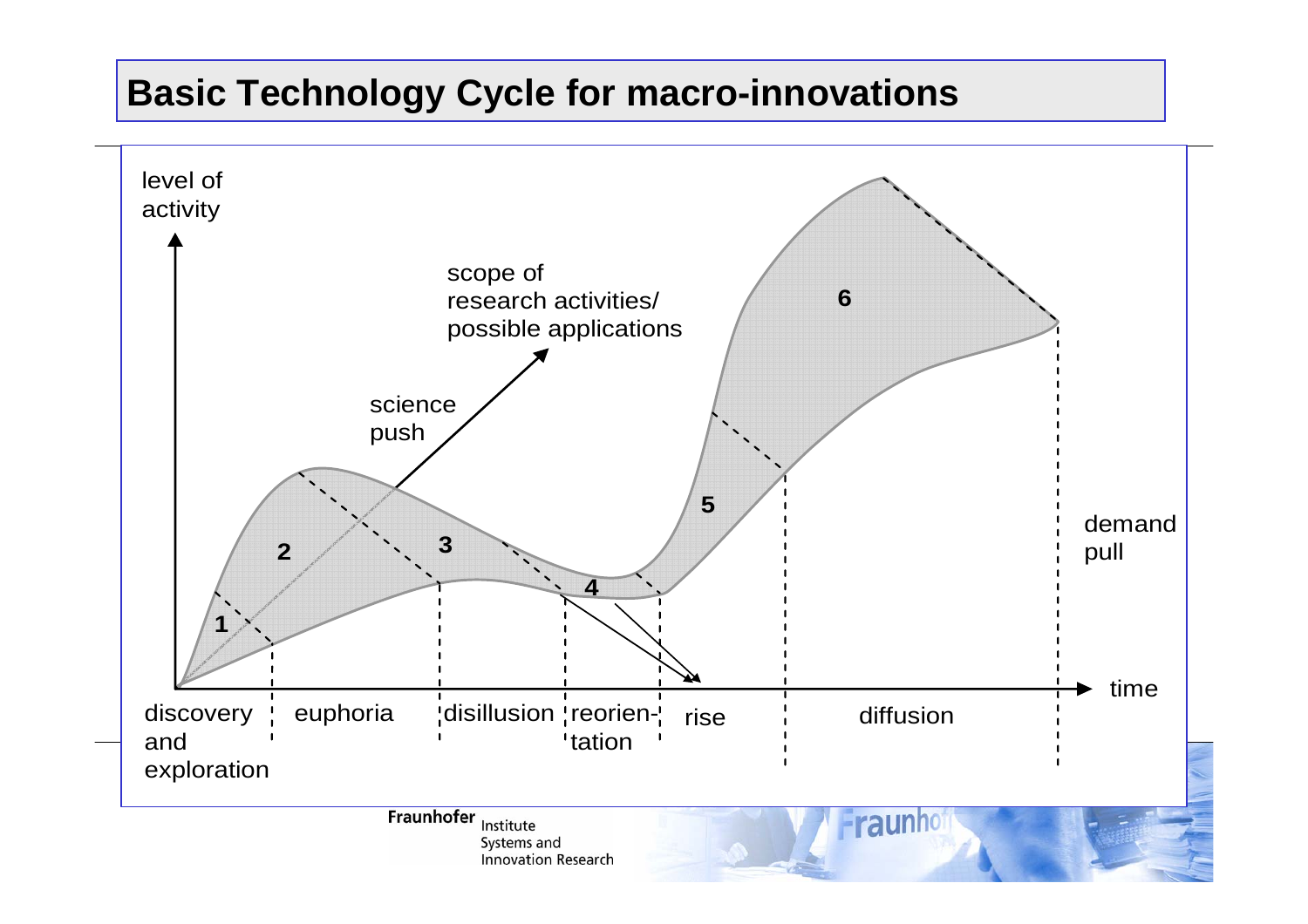#### **Example: Fuel Cells SOFC patents at the European Pat. Office and publications of SCI**

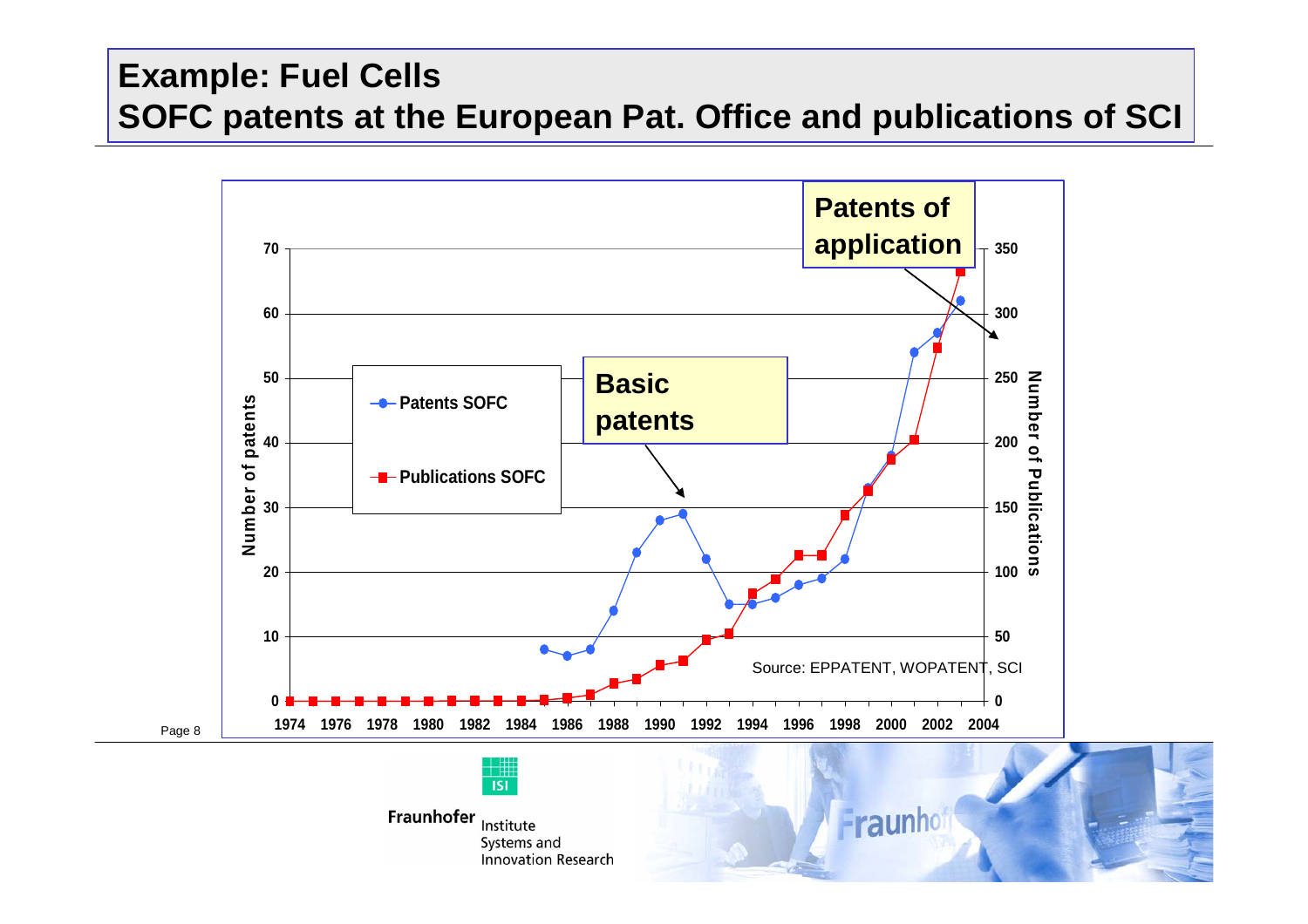### **Fuel cell citations in German popular literature**

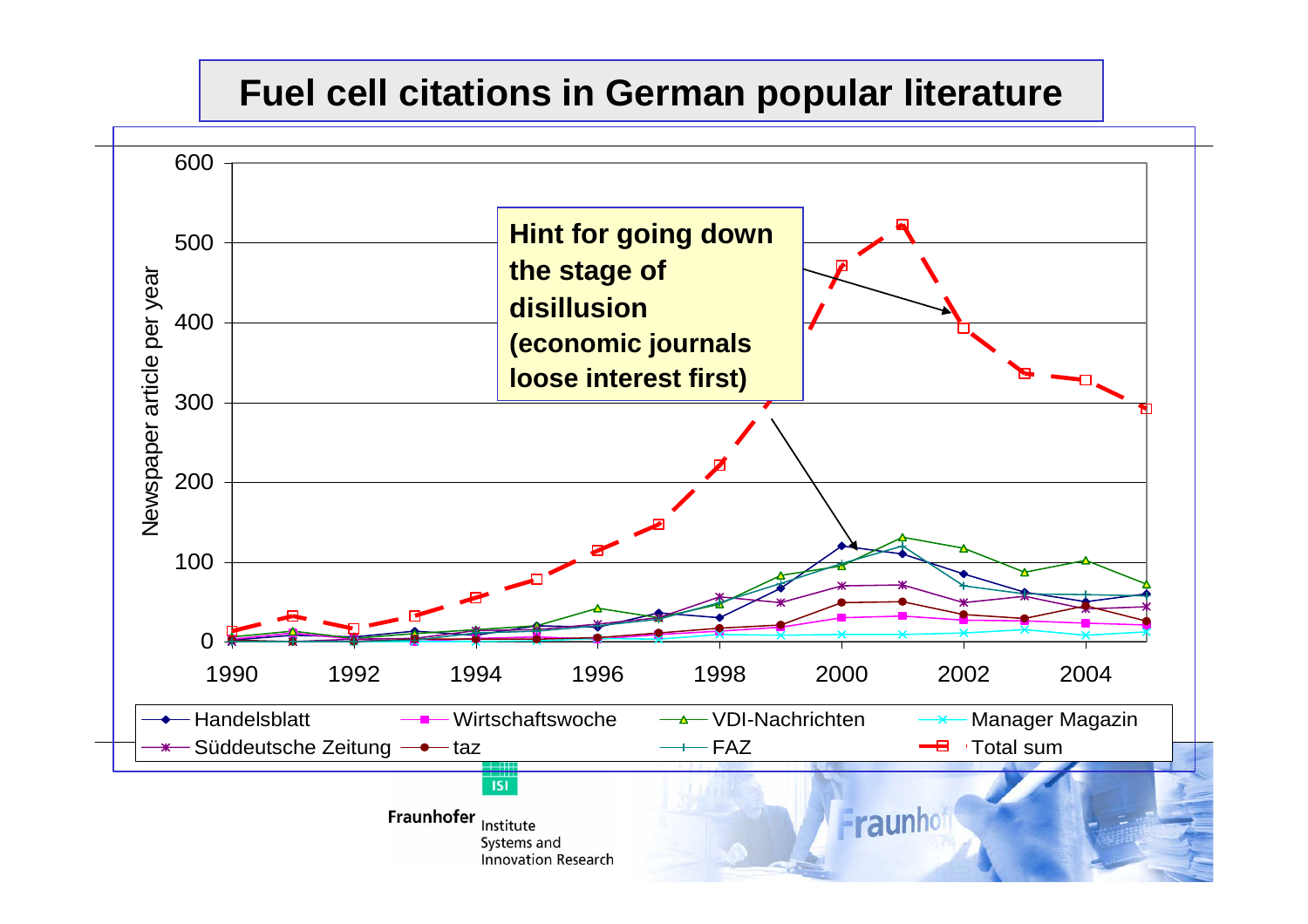### **Example CO2 Capture and Storage Trends in scientific journals for CO2 capture and CO2 storage**





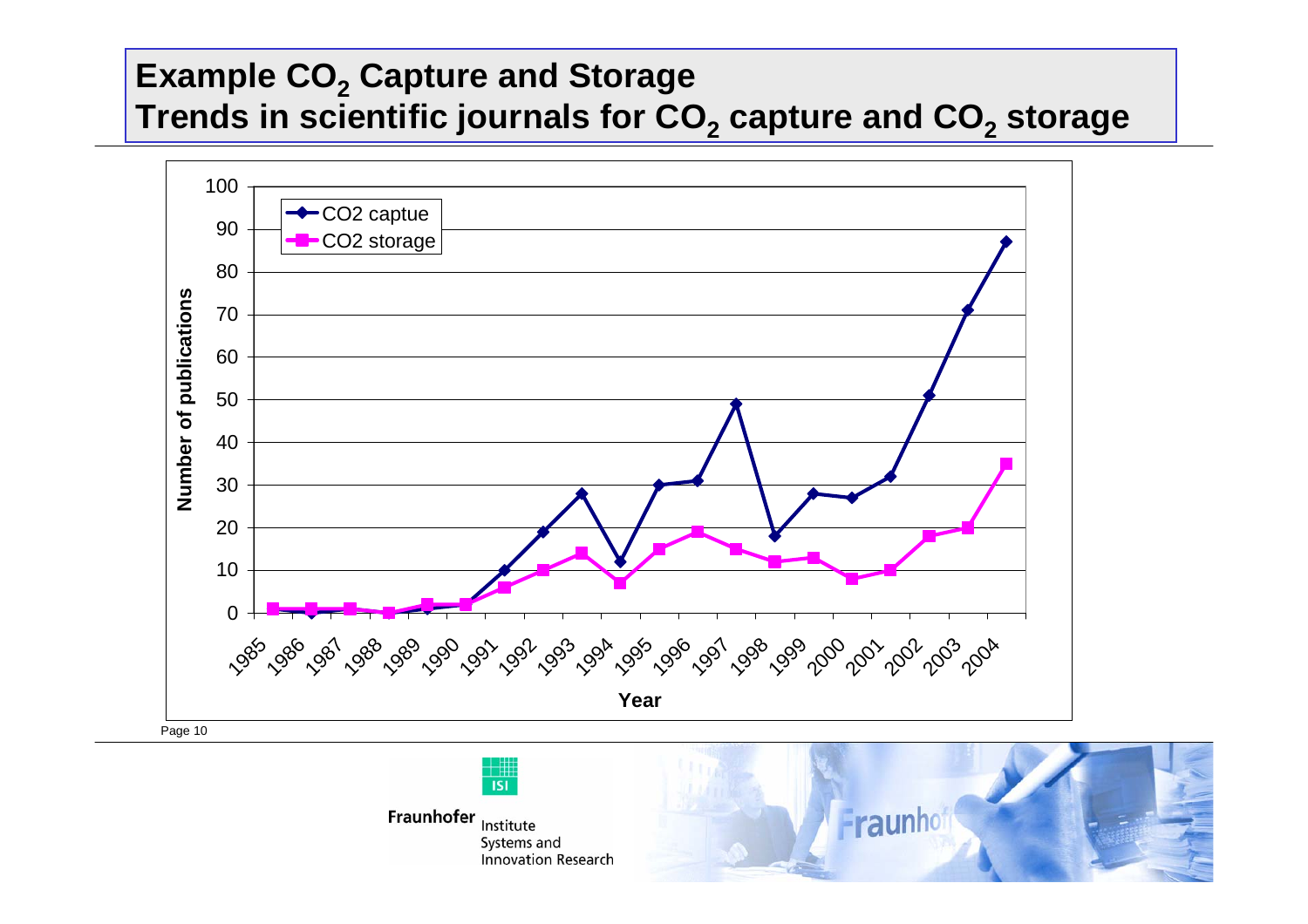### **The German Innovation System for CCS-Technologies**

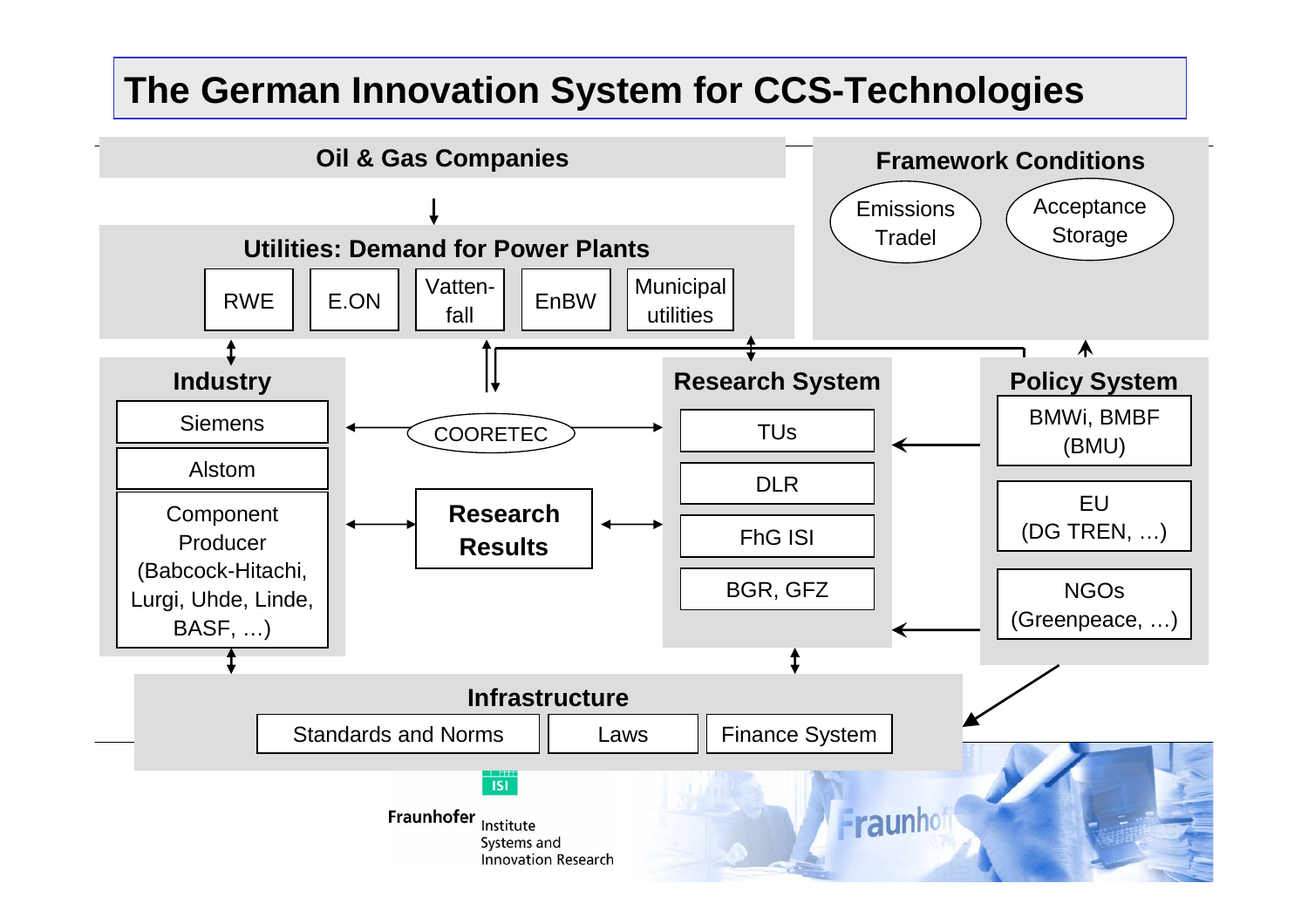# **The CCS Innovation System in Germany (I)**

#### •**Industry: technology producers**

- **World market for power generation technologies**
- -**Two large suppliers in Germany with domestic R&D and production:**
- - **To date: still co-operation for the development of CCS technologies as mainly fundamental problems are tackled**
- - **Openness/Uncertainty: technology producers tend to follow all technological routes**

### •**Industry: utilities**

Page 12

- **Very low number of "customers" for CCS technologies**
- -**Utilities used to be a long time very reluctant towards CCS**
- -**Now: Pilot plant is built and demo plants are in planning phase**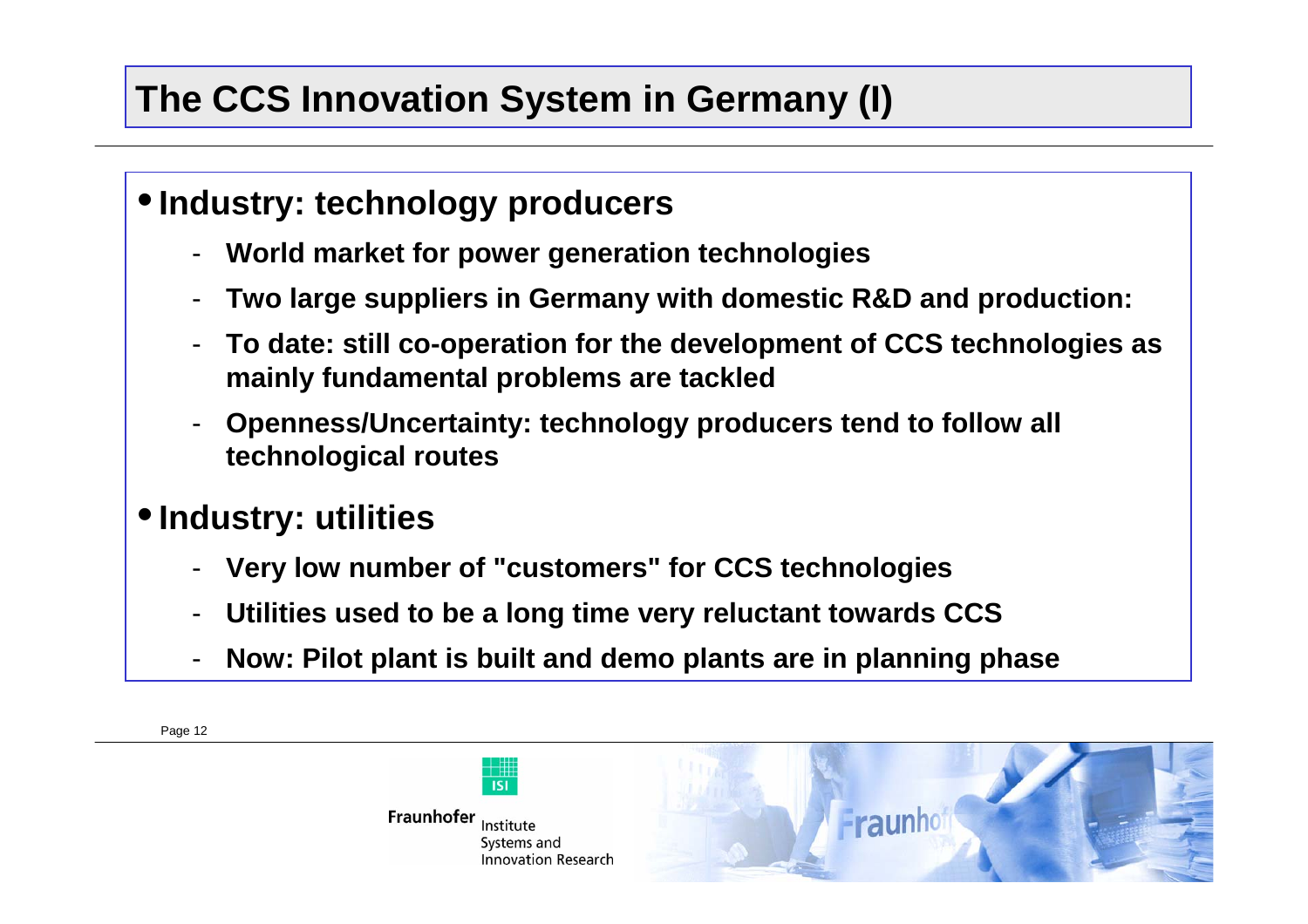## **The CCS Innovation System in Germany (II)**

#### • **Public Research**

- -**High share of public funding and dependency thereon**
- **Low level of international co-operation and low interest to seek higher degree of international co-operation**
- - **Institutes started to work on CCS with a delay compared to other industrialised countries**
- • **Intermediaries, financial, educational institutions**
	- -**Need for intermediaries low: large players**

Fraunhofer Institute

-**Institutional adaptations started to train engineers**



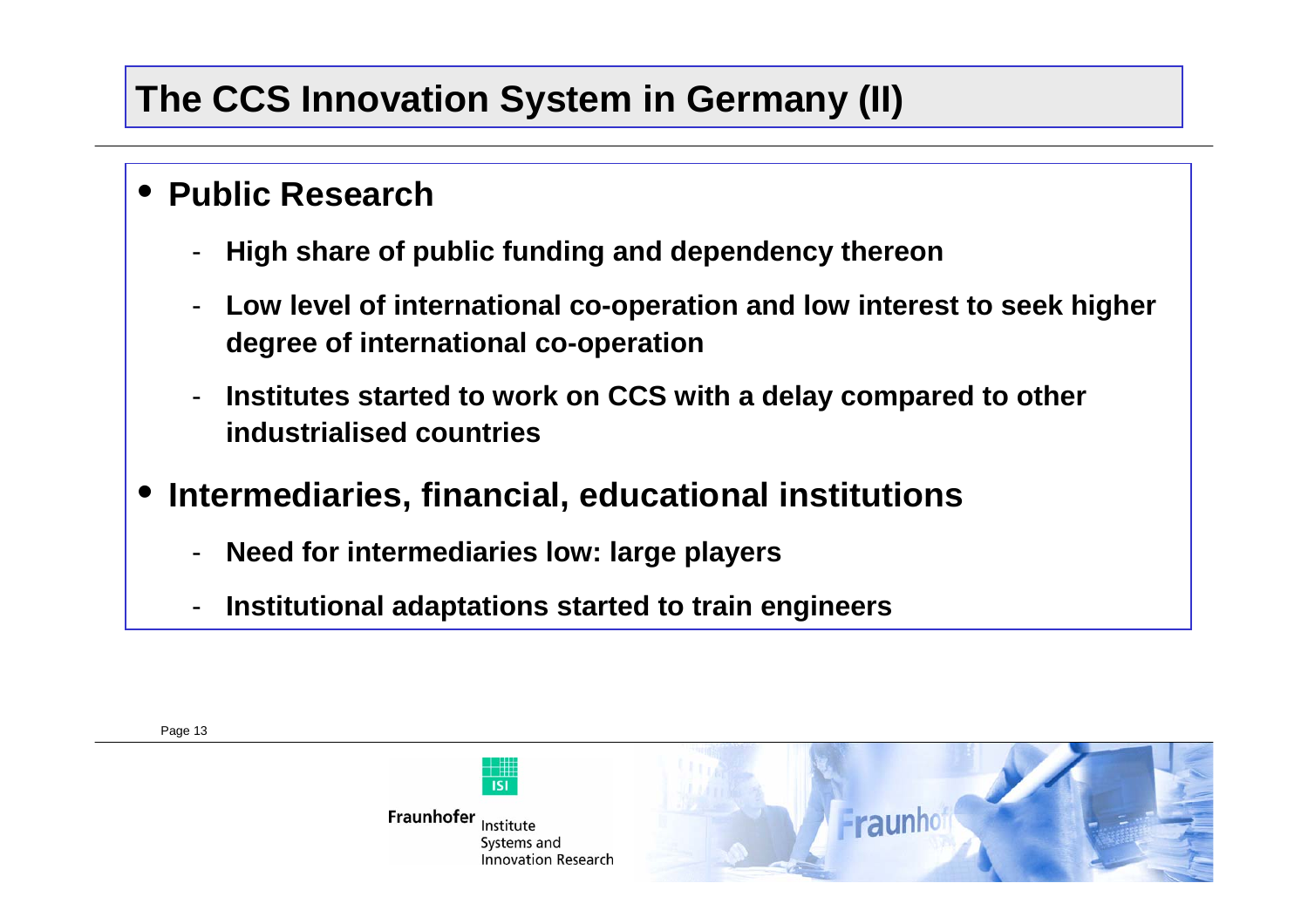### **Lessons learned and conclusions**

- • Most of the new technologies emerging from R&D do have their traditional technological competitors – often no clear analysis of the competing technology
- • New technologies often more costly than their traditional competitors due to almost individual manufacturing (lack of mass production, lacking learning effects). Cost reduction potential often not analysed (or too late)
- • The analysis of the technology cycle identifies technical bottlenecks and avoids policy action not suited for the stage of the technology cycle
- • The innovation system analysis identifies most knowledgeable players of the various components of the new energy technology and upcoming bottlenecks of the market diffusion phase



Page 14

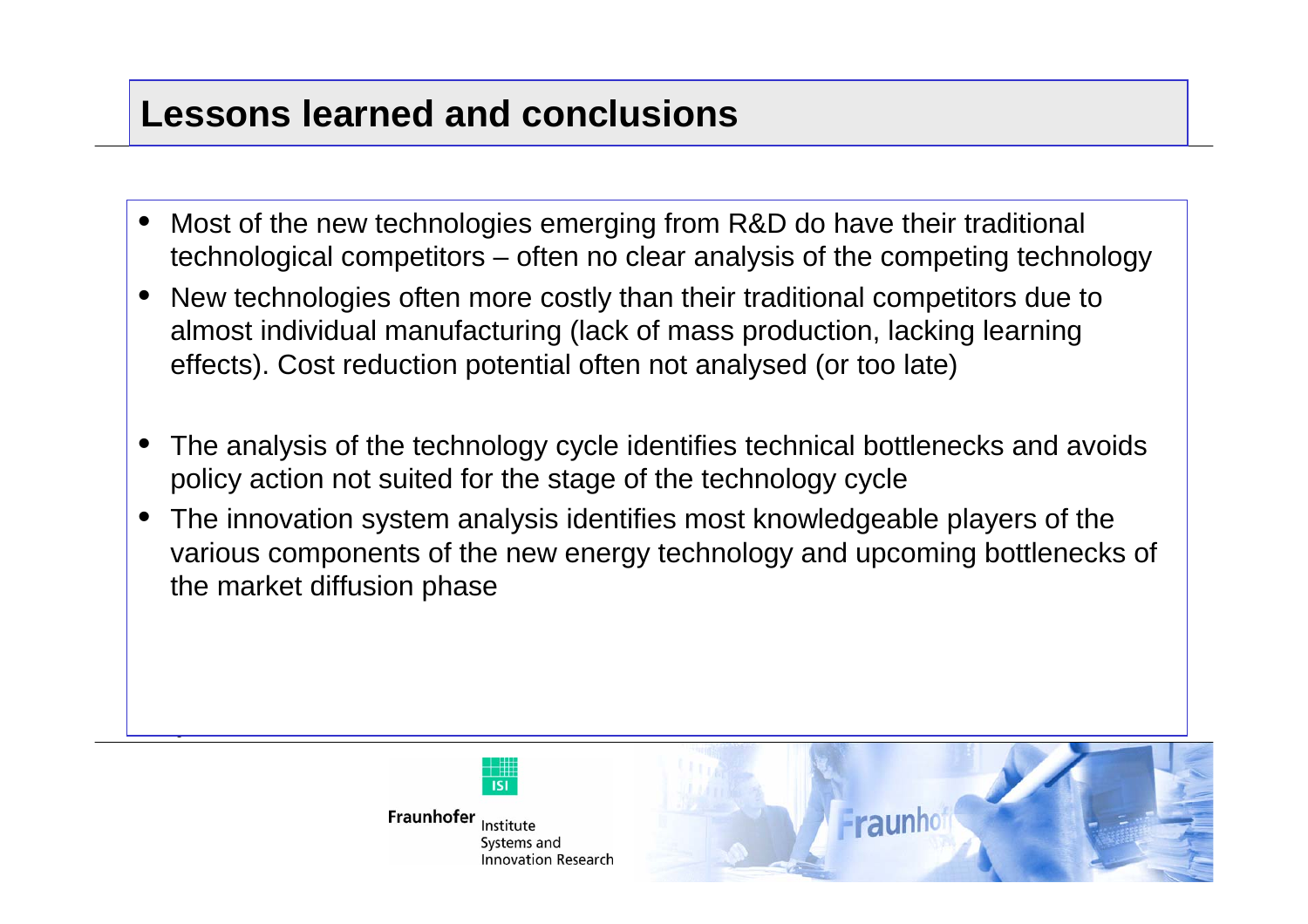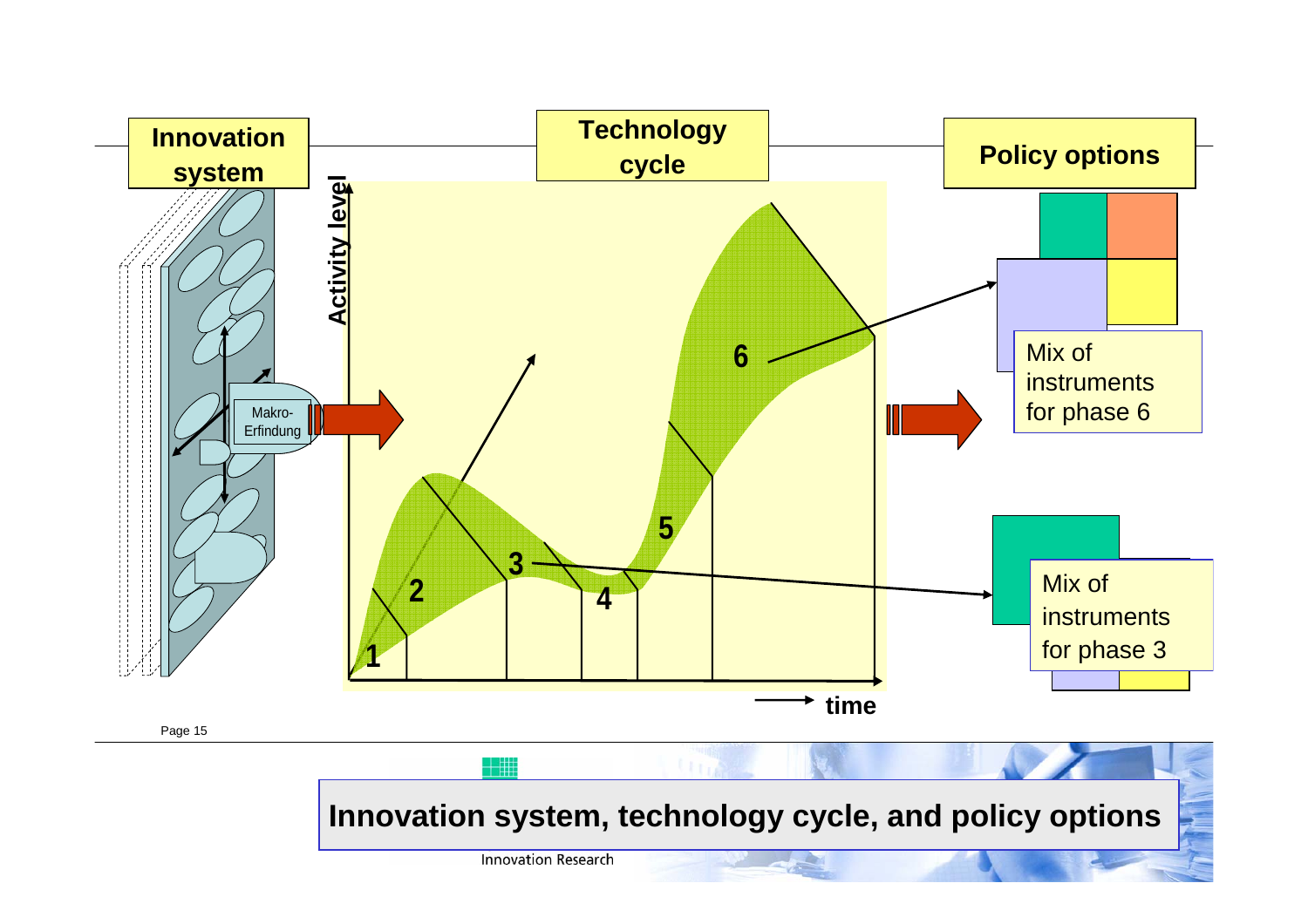## **Conclusions**

- • Analysis goes beyond the technological bottlenecks; it identifies cost and systemic bottlenecks (looking ahead to diffusion)
	- Opens floor for a wider set of technology options (including technical competitors)
	- Focuses R&D funds and policy measures to the relevant bottlenecks
- • Structuring the discourse of all stakeholders involved by referring to the stage in the technology cycle
- • Approach seems to be flexible enough to match the requirements of almost any new energy-related technology
- •Approach demands a major analytical and interdisciplinary effort
- •Approach has good chances to improve efficiency of energy-related R&D

Page 16



Systems and